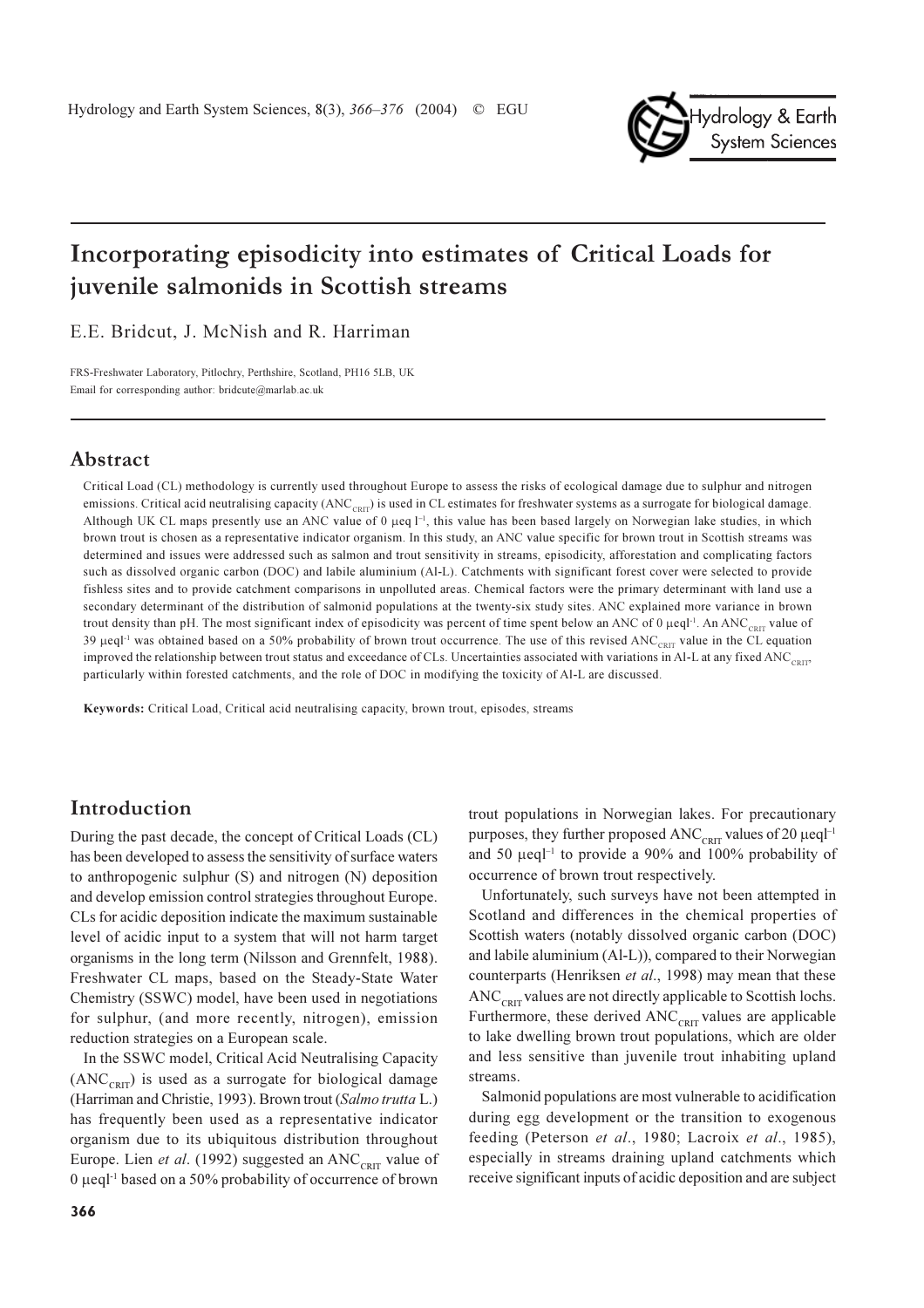to more intense episodic chemistry than in lakes. Such acidic episodes can have detrimental affects on fish, subjecting them to toxic concentrations of acidity and aluminium.

UK CL maps are currently based on chemical data from lakes, using an ANC<sub>CRIT</sub> value of 0 µeql<sup>-1</sup>. However, because of the greater sensitivity of brown trout juveniles in streams compared to lakes and encountering more frequent acid episodes, a higher  $\text{ANC}_{\text{cnrt}}$  value may be more appropriate, especially if a higher probability of occurrence is deemed necessary for conservation and sustainability requirements.

Land use can also exacerbate the effects of acidification on fish (Harriman and Morrison, 1982), particularly coniferous forest plantations, which are established mainly in upland catchments. By increasing the scavenging of atmospheric pollutants, mature forests can increase acidity and aluminium concentrations in drainage streams. Through growth requirements, trees can also increase soil acidification via base cation uptake and the slow decay rate of conifer litter results in the accumulation of large quantities of humus, rich in organic acids (Friberg et al., 1998; Morrison, 1998).

Salmonid populations are affected by factors other than those related to acidification. Riparian vegetation is beneficial to salmonid populations providing a form of cover, shade and a valuable food source (Bridcut, 2000). Habitat features such as flow, depth, substrate and cover, are all influential on the distribution of salmonid populations (Heggenes *et al.*, 1999). These factors were also included in the initial analysis.

The aims of this study are firstly to establish the importance of the chemical effects on lotic salmonid populations and secondly, to identify the key indicators of episodic acidification and determine any significant correlation between these indicator variables and salmonid densities. Thirdly, to establish a mean  $\text{ANC}_{\text{CRT}}$  value for trout, incorporating indices of episodicity, which can be used in the CL equations. This is especially important in such vulnerable locations as afforested sites and which therefore form an important component in this study.

#### **Study sites**

Twenty-six chemical and fish sampling sites were selected in five different catchments around Scotland to reflect a range of geology, S and N deposition and land use particularly including coniferous forest (Fig. 1 and Table 1). Six streams were chosen in each catchment (with the exception of the Bladnoch catchment, where two sites were selected) to cover a wide range of ANC values within and between each catchment and region. Variation in instream habitat features was kept to a minimum, selected sites being



Fig. 1. Study catchments

approximately  $2-10$  m in width, with both pool and riffle habitats, similar substrate composition consisting mostly of boulder, cobble and pebble content with overhanging but not dense vegetation. Only the Polbae stream in the Bladnoch catchment and the Greendams stream in the Dee catchment had records of restocking with juvenile Atlantic salmon (S. salar L.). All sites were accessible by salmon and brown trout with the exception of Burns 2 and 6 and Manhole in the River Forth catchment, where waterfalls in the lower waters inhibit the passage of spawning salmon (P. Collen pers. comm.). Salmon are not known to access the upper waters of Allt an t-Sionnach in the Dee catchment (A. Hudson, pers. comm.).

### Materials and methods

Fish sampling was carried out in summer (July and August) and autumn (September and October) 1998 at each site. On each fish sampling occasion, stop nets were used to enclose an area of approximately 100m<sup>2</sup> in the selected stream. Fish were captured using 400V smooth D.C. electrofishing apparatus by fishing the enclosed stretch in an upstream direction three times. Captured fish were held in a perforated box situated in the stream. All fish were anaesthetised with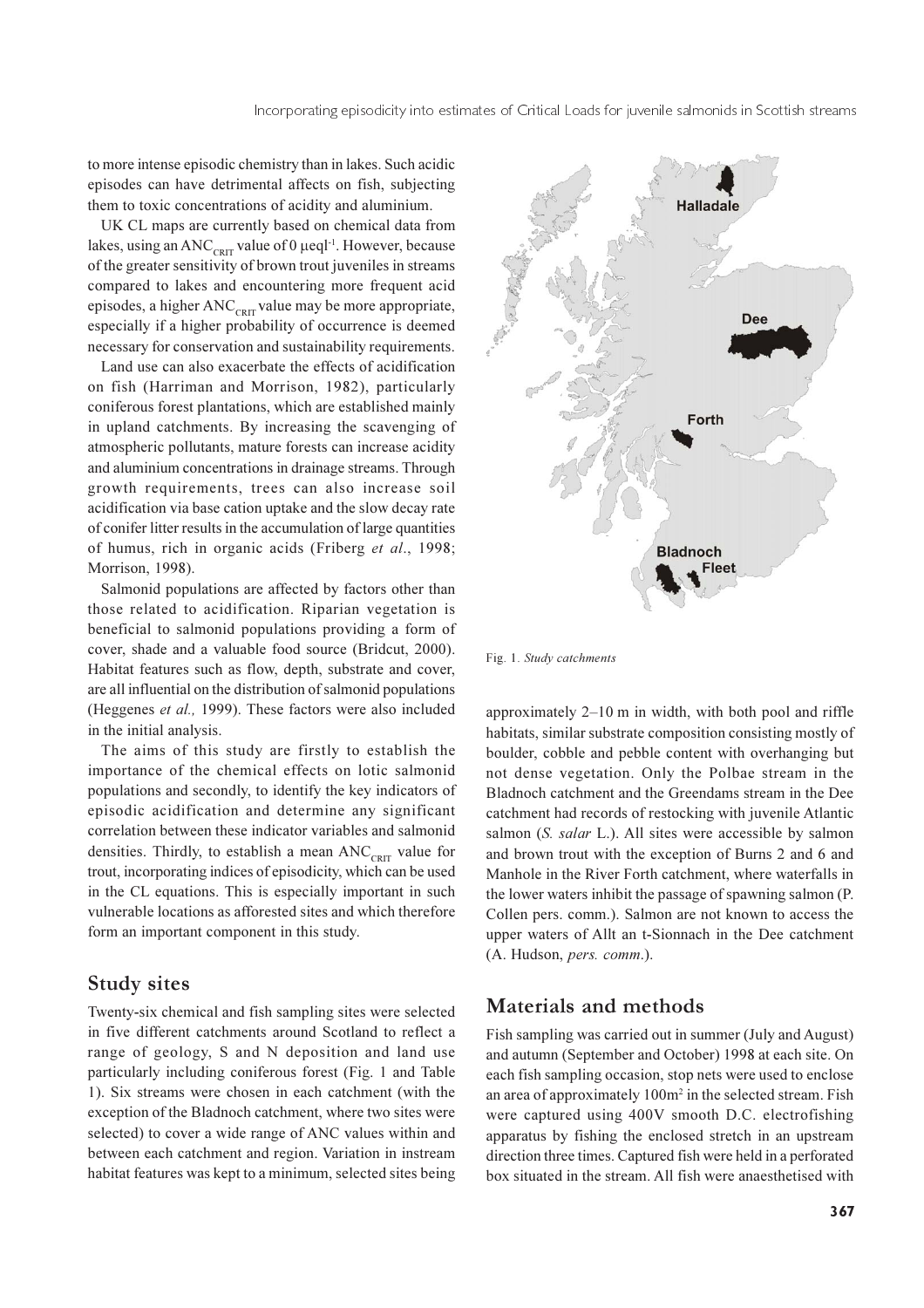#### E.E. Bridcut, J. McNish and R. Harriman

Table 1. Location, mean pH, ANC ( $\mu$ eq l<sup>-1</sup>), AL-L ( $\mu$ eq l<sup>-1</sup>) and dominant land-use at the 26 study sites across Scotland.

| Study site               | Grid ref.         |                 | pH  | $\mathcal{A}NC$ | $AL-L$           | Land-use   |  |
|--------------------------|-------------------|-----------------|-----|-----------------|------------------|------------|--|
| <b>FLEET</b>             |                   |                 |     |                 |                  |            |  |
| Barlay                   | NX 599 579        | <b>BYF</b>      | 7.7 | 1002            | 10               | Pasture    |  |
| Castramont               | NX 586 616        | <b>CTF</b>      | 6.2 | 323             | 5                | Deciduous  |  |
| Carrouch                 | NX 547 665        | <b>CHF</b>      | 5.0 | 28              | 35               | Coniferous |  |
| Cardoon                  | NX 527 648        | <b>CDF</b>      | 5.0 | 74              | 14               | Moorland   |  |
| Benmeal                  | NX 559 658        | <b>BLF</b>      | 4.5 | 38              | 66               | Coniferous |  |
| Craiglowrie              | NX 553 670        | CEF             | 4.5 | 22              | 108              | Coniferous |  |
| <b>BLADNOCH</b>          |                   |                 |     |                 |                  |            |  |
| Polbae                   | NX 263 728        | POB             | 5.4 | 199             | $\overline{4}$   | Coniferous |  |
| Beoch                    | NX 314 715        | <b>BHB</b>      | 6.1 | 146             | 5                | Deciduous  |  |
| <b>DEE-ABERDEENSHIRE</b> |                   |                 |     |                 |                  |            |  |
| Allt Dhaidh Mor          | NN 964 878        | <b>DMD</b>      | 5.7 | 41              | 7                | Moorland   |  |
| Allt Dhaidh Beag         | NN 979 877        | <b>DBD</b>      | 5.7 | 57              | $\boldsymbol{7}$ | Moorland   |  |
| Allt an t-Sionnach       | NO 087 861        | <b>SHD</b>      | 7.1 | 228             | 5                | Moorland   |  |
| Allt an t-Slugain        | NO 149 941        | <b>SND</b>      | 7.0 | 152             | 5                | Moorland   |  |
| Pollagach                | NO 414 960        | <b>PHD</b>      | 7.2 | 331             | 6                | Deciduous  |  |
| Greendams                | NO 648 900        | <b>GMD</b>      | 6.0 | 73              | 8                | Coniferous |  |
| <b>HALLADALE</b>         |                   |                 |     |                 |                  |            |  |
| Achridigill              | NC 887 628        | <b>ACH</b>      | 5.6 | 161             | 3                | Moorland   |  |
| Forsinain                | NC 905 485        | <b>FOH</b>      | 5.7 | 207             | 3                | Moorland   |  |
| Ewe                      | NC 893 450        | <b>EWH</b>      | 5.8 | 236             | $\overline{c}$   | Moorland   |  |
| <b>Bealach East</b>      | NC 905 410        | <b>BEH</b>      | 5.2 | 62              | 14               | Moorland   |  |
| <b>Bealach West</b>      | <b>NC 904 410</b> | <b>BWH</b>      | 5.5 | 155             | 11               | Moorland   |  |
| R.Halladale at the gorge | NC 913 412        | <b>HGH</b>      | 5.5 | 151             | $\,$ 8 $\,$      | Moorland   |  |
| <b>FORTH</b>             |                   |                 |     |                 |                  |            |  |
| Green Burn               | NS 507 945        | <b>GBF</b>      | 5.8 | 122             | 7                | Coniferous |  |
| Manhole                  | NS 484 949        | <b>MEF</b>      | 6.5 | 204             | 8                | Coniferous |  |
| Burn 6                   | NS 436 986        | B6F             | 6.1 | 69              | 6                | Coniferous |  |
| Burn 2                   | NN 387 043        | B <sub>2F</sub> | 5.2 | 35              | 17               | Pasture    |  |
| Burn 7                   | NS 448 984        | B7F             | 4.8 | 17              | 95               | Coniferous |  |
| Burn 11                  | NS 471 985        | B11F            | 4.5 | 55              | 61               | Coniferous |  |

benzocaine, then measured and weighed. Scales were removed for age analysis from a sub-sample of fish. The fish were then transferred to a recovery bucket of fresh water and later returned to the centre of each site. Age analysis was carried out using a combination of both lengthfrequency distributions and scale reading.

On each fish sampling occasion, a detailed in-stream habitat survey was carried out. After electrofishing, the enclosed stretch of stream was divided into five subsections. The following variables were measured within each subsection: wet width; water depth  $(\frac{1}{4}, \frac{1}{2})$  and  $\frac{3}{4}$  across the width of the stream); substrate type, based on a modified Wentworth scale (cm), as used in similar studies (Bain et

al., 1985): bedrock, boulders  $>25.6$ , cobbles 6.4-25.6, pebbles 1.6–6.4, gravel 0.2–1.6, coarse sand 0.01–0.2, silt <0.01, clay/peat and obscured substrate; flow types (torrent, riffle, run, deep/shallow glide, deep/shallow pool, still margins); the percentage of overhanging vegetation and the proportion of vegetation types (deciduous, coniferous, shrub/gorse/heather, herbaceous) that contributed to this overhang; percentage of aquatic vegetation and the proportion of vegetation types (algae, lichen/moss/liverwort, higher plants) that contributed to the total amount of aquatic vegetation; percentage of instream habitat providing fish cover and the proportion of defined cover: substrate, branches, draped vegetation, aquatic vegetation, undercut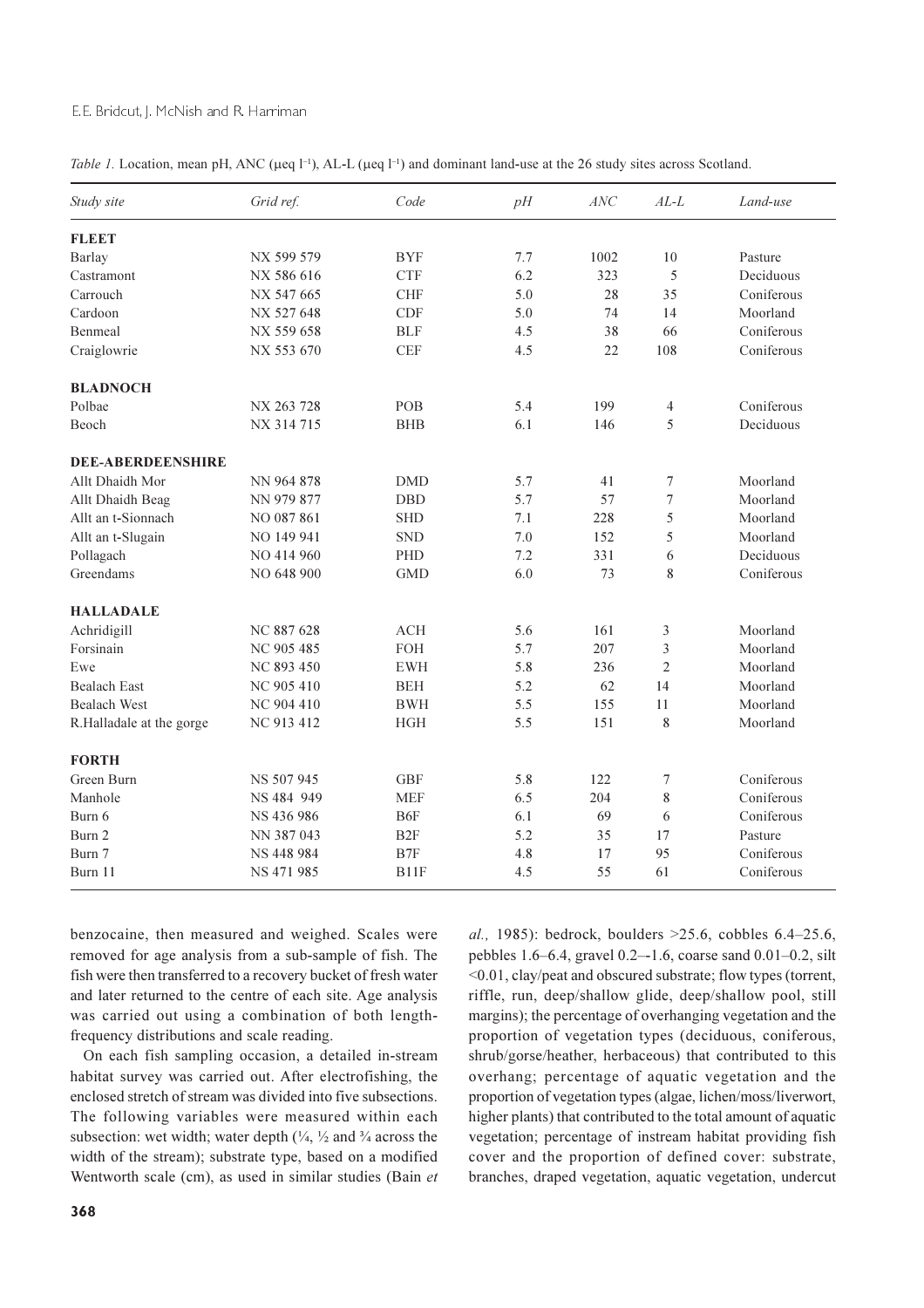banks, water.

Geographical location features for each site (longitude, latitude, altitude, distance from source, catchment area. direction in which the catchment is facing) were determined from ordnance survey maps 1:25,000 and Geographical Information Systems (GIS). The principal riparian land use. up to 200 m upstream, and the riparian corridor, up to 50 m from both banks, was recorded on each fish sampling occasion.

Water samples were collected at all sites on at least a monthly basis covering a wide range of flows. Samples were also taken on each biological sampling occasion. After filtering through a 0.45 µm polycarbonate membrane filter, the water samples were analysed for major anions and cations (Na, K, Ca, Mg, SO<sub>4</sub> Cl, NO<sub>3</sub>) using a DX100 Dionex© ion Chromatograph. Alkalinity and pH were determined using a radiometer auto-titration system with glass reference electrodes and dual end point titration. Aluminium was determined as both labile (ionic) and nonlabile (organic) species by ion exchange followed by colourimetric determination by the pyrocatechol violet technique. Dissolved organic content was determined using an organic carbon analyser by oxidation of all carbon forms to CO<sub>2</sub>. Further details on the chemical analysis can be found in Harriman et al. (1987, 1990a).

#### Data analysis

ANC was calculated according to Cantrell et al. (1990), where:

$$
ANC (\mu eq^{1-1}) = ALK + (DOC \times 5), \tag{1}
$$

ALK is the equivalence alkalinity ( $\mu$ eq  $l^{-1}$ ) based on a dual end-point titration in the pH range of 4.5 to 4.2 and DOC is the dissolved organic carbon content (mg  $l^{-1}$ ) (Harriman and Taylor, 1999). Using the SSWC model, CL values were calculated according to the following equation:

$$
CL = ([BC]_{0}^{*} - [ANC_{CRIT}].Q - [BC]_{d}^{*}.R,
$$
\n(2)

where:  $*$  indicates non-marine component;  $[BC]_0$  is the excess base cation concentration prior to acidiification; Q is the runoff; [BC], is the non-marine base cation deposition. Exceedance of CL  $(Cl_{rx})$  was calculated according to Harriman and Christie (1993), where:

$$
CL_{\text{EX}} = CL - S \text{ deposition},\tag{3}
$$

Sulphur deposition data were taken from the official UK CL 1995-1997 deposition dataset. Daily mean flow records

for the selected catchments were provided by the Scottish Environmental Protection Agency (SEPA) from which pHflow relationships were constructed using parametric linear (LM) and nonparametric generalised additive (GLM) models. Similarly, using LM and GLM, ANC was predicted from pH. Flow, pH and ANC duration curves were constructed for each site from which the percent of time spent below certain pH and ANC thresholds were estimated. The thresholds used were pH  $\leq \mu$ 5.0, 5.5, 6.0 and ANC  $\leq 0$ , 20 and 50  $\mu$ eq  $l^{-1}$ , the percent of time spent below these thresholds provided a measurement of acid episodicity. The use of modal values as indicators of base-flow chemistry was proposed by Brewin et al. (1998) who further suggested that minimum values could indicate true episodic fluctuations relative to, but independent of base-flow modal values. These authors also used modal pH -minimum pH as an index of episodicity, which was calculated for all the present study sites; similar indices were calculated for pH converted to hydrogen ion concentration (to produce a nonlogarithmic index) and ANC.

Densities of fish for each age class were estimated by the Zippin method (Zippin, 1956). To examine site variation in the occurrence of salmonids, salmon and trout Zippin densities at each site, where salmonids were captured, were classified using two-way indicator species analysis (TWINSPAN; Hill, 1979). This method of classification arranges the sites into a hierarchy based on the densities of the different age classes of the two salmonid species. Indicator species were identified. Pseudo-species cut levels of 0, 10 and 100 were used and the classification programme was terminated at level two. TWINSPAN classification was carried out separately for summer and autumn salmonid densities so as to avoid any seasonal effects.

Spearman rank correlations were performed between the density of each salmonid age class in each season and the mean values of instream habitat, geographical location and chemistry parameters.

Because over 70 variables were used in this analysis, three separate principal components analyses (PCA) were carried out to reduce the instream habitat, geographical location and chemistry data set to a smaller number of components. The first two PCA axes accounted for most of the variation (30–69%) (see Table 2). The PCA routine in CANOCO was performed using  $log(x + 1)$  transformed environmental data. with centring and standardisation by species.

Forward stepwise multiple regressions were conducted on salmonid densities in summer and autumn using PCA axes one and two from the instream habitat, geographical location and chemistry data as the independent variables. All data except PCA axes were  $log_{10}(x+1)$  transformed to improve normality. Outliers in the data  $(N \leq 2)$ , when present,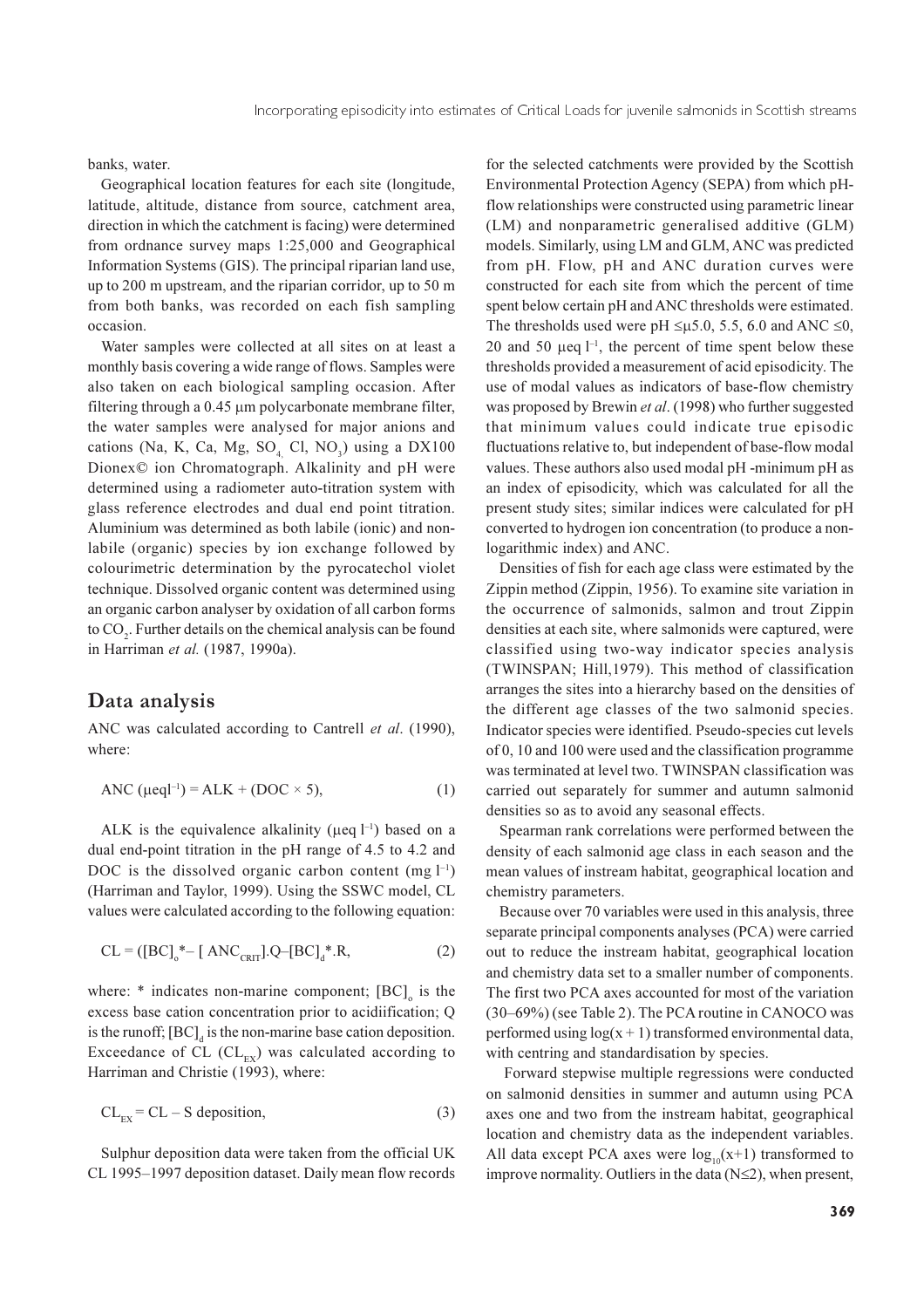Table 2. Major patterns in geographical location, chemistry and habitat data, as shown by PCA. Only variables significantly correlated with each of the two PCA axes are presented in order of their correlation coefficient, the direction of each relationship is indicated by  $+/-$  sign.

| <b>GEOGRAPHICAL</b><br><b>LOCATION PCA 1</b>                                                                                                                                                                                                                                                                                          | <b>GEOGRAPHICAL</b><br><b>LOCATION PCA 2</b>                                                                                                                                                                                                                                                 | <b>CHEMISTRY</b><br>PCA <sub>1</sub>                                                                                                                                                                                                                                                                                     | CHEMISTRY PCA 2                                                                                                                                                  |
|---------------------------------------------------------------------------------------------------------------------------------------------------------------------------------------------------------------------------------------------------------------------------------------------------------------------------------------|----------------------------------------------------------------------------------------------------------------------------------------------------------------------------------------------------------------------------------------------------------------------------------------------|--------------------------------------------------------------------------------------------------------------------------------------------------------------------------------------------------------------------------------------------------------------------------------------------------------------------------|------------------------------------------------------------------------------------------------------------------------------------------------------------------|
| Eigenvalue = $0.22$                                                                                                                                                                                                                                                                                                                   | Eigenvalue = $0.17$                                                                                                                                                                                                                                                                          | Eigenvalue = $0.45$                                                                                                                                                                                                                                                                                                      | Eigenvalue = $0.24$                                                                                                                                              |
| Catchment area -<br>Coniferous land use +<br>Riparian moorland -<br>Distance from source –<br>Riparian buff. conifers +<br>Longitude +<br>$%$ aspect west -<br>Moorland land use $-$<br>$%$ aspect south $-$<br>$%$ aspect east +<br>Riparian tunl. conifers +<br>Latitude $-$                                                        | Moorland land use -<br>Riparian moorland -<br>Latitude $-$<br>Site elevation —<br>Riparian herbaceous +<br>% aspect north -<br>Deciduous land use +<br>$%$ aspect south +<br>Longitude +<br>Riparian buff. deciduous +<br>Pasture land use +                                                 | $\text{ANC}$ +<br>Calcium +<br>Alkalinity $+$<br>$Mg +$<br>Labile $AI -$<br>$pH +$<br>$Na +$<br>$K +$<br>$Cl +$                                                                                                                                                                                                          | $Cl -$<br>$DOC -$<br>$Na -$<br>Total N –<br>$pH +$<br>$Mg -$<br>$K-$                                                                                             |
| SUMMER HABITAT PCA 1                                                                                                                                                                                                                                                                                                                  | <b>SUMMER HABITAT PCA 2</b>                                                                                                                                                                                                                                                                  | AUTUMN HABITAT PCA 1                                                                                                                                                                                                                                                                                                     | <b>AUTUMN HABITAT PCA 2</b>                                                                                                                                      |
| Eigenvalue = $0.16$                                                                                                                                                                                                                                                                                                                   | Eigenvalue = $0.14$                                                                                                                                                                                                                                                                          | Eigenvalue = $0.19$                                                                                                                                                                                                                                                                                                      | Eigenvalue = $0.18$                                                                                                                                              |
| $Boulders -$<br>Substrate for fish cover --<br>Overhanging vegetation +<br>Width -Shallow pool +<br>Deep pool +<br>Draped vegetation +<br>Undercut banks +<br>$Torrent -$<br>$Run -$<br>Water for fish cover $-$<br>$Pebble +$<br>$Depth-$<br>Herbaceous overhang-<br>Deciduous overhang +<br>Branches for fish cover +<br>Gravel $+$ | $R$ iffle $-$<br>Aquatic veg. for fish cover +<br>Higher plants +<br>$Algae -$<br>$Silt +$<br>Shallow glide +<br>Margins +<br>Shrub/gorse/heather overhang +<br>$Fish cover -$<br>Coniferous overhang -<br>Deciduous overhang -<br>$M$ oss +<br>Obscured substrate +<br>Aquatic vegetation + | $Boulder -$<br>Substrate for fish cover $-$<br>-Peat +<br>$Silt +$<br>$Pebble +$<br>Draped vegetation +<br>Overhanging vegetation +<br>$Riffle -$<br>$Run -$<br>Undercut banks +<br>Obscured substrate -<br>$Torrent -$<br>Flow index $-$<br>Fish cover $-$<br>Width $-$<br>Aquatic vegetation -<br>Herbaceous overhang- | $Depth +$<br>Deep glide +<br>$Cobble -$<br>Shallow $pool -$<br>Aquatic veg. for fish cover +<br>Water for fish cover +<br>Aquatic vegetation +<br>Fish cover $+$ |

were removed before data analysis was carried out. Explanatory variables were entered in the regression model only if the variable was significant at  $P \le 0.15$  (Gibson *et*) al., 1993) and appear in the regression equation (Table 3) in order of their relative contribution in the prediction of the dependent variable.

Linear regressions were carried out to compare the relationship between pH and ANC with salmonid density

in addition to determining whether the mean, minimum or median pH/ANC value was most influential on salmonid survival.

A stepwise method was used to link the episodic variables to an  $\text{ANC}_{\text{CRT}}$  value as follows:

STEP 1 Determine which episodic variable produces the best linear relationship with salmonid density;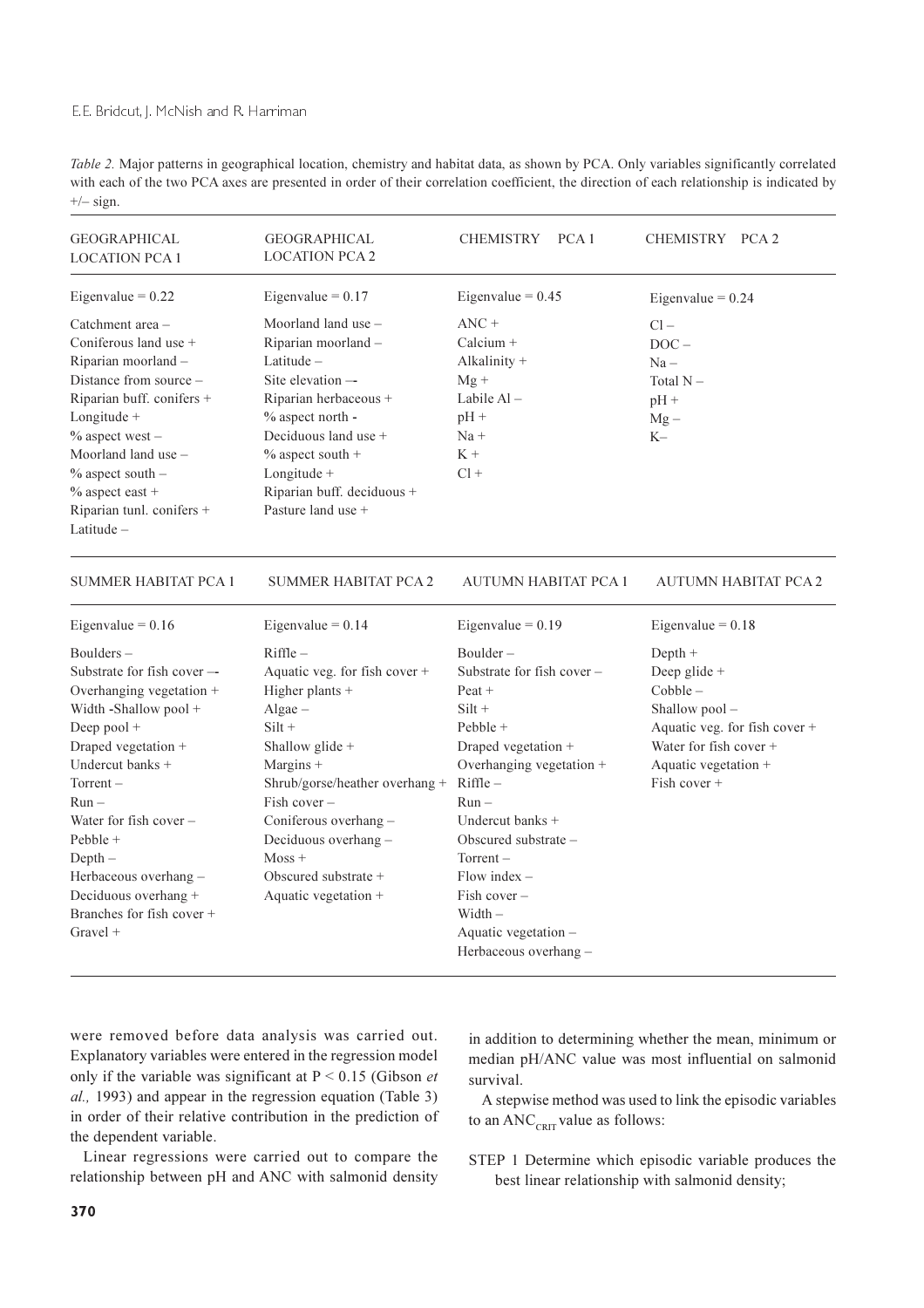Table 3. Significant stepwise multiple regression equations for salmon and trout density ( $log<sub>0</sub>$  nos $100m<sup>-2</sup>$ ) in summer and autumn.

| Density              | Equation                                                       | $\mathcal N$ | $R^2$ model | $R^2$ adj. |
|----------------------|----------------------------------------------------------------|--------------|-------------|------------|
| <b>TROUT SUMMER</b>  |                                                                |              |             |            |
| Total trout          | 1.09+0.44(PCA1CHEM)-0.19(PCA2LOC)+0.17(PCA2CHEM)               | 26           | 0.53        | 0.47       |
| $0+$ trout           | 0.80+0.51 (PCA1CHEM)-0.26(PCA2LOC)                             | 26           | 0.55        | 0.47       |
| <b>TROUT AUTUMN</b>  |                                                                |              |             |            |
| Total trout          | 1.24+0.21(PCA1CHEM)+0.11(PCA1HAB)                              | 22           | 0.42        | 0.32       |
| $0+$ trout           | 1.01+0.36(PCA1CHEM)+0.17(PCA1LOC)+0.12(PCA2CHEM)               | 21           | 0.59        | 0.49       |
| $1+$ trout           | $0.72+0.17$ (PCA1CHEM)                                         | 21           | 0.22        | 0.18       |
| <b>SALMON SUMMER</b> |                                                                |              |             |            |
| $0+$ salmon          | 0.47+0.30(PCA1CHEM)+0.42(PCA2HAB)+0.21(PCA2LOC)                | 22.          | 0.65        | 0.57       |
| $1+$ salmon          | 0.55-0.29(PCA1LOC)+0.22(PCA1CHEM)+0.20(PCA2HAB)                | 22           | 0.73        | 0.66       |
| $2+$ salmon          | 0.11-0.17(PCA1LOC)-0.07(PCA1CHEM)                              | 20           | 0.71        | 0.68       |
| <b>SALMON AUTUMN</b> |                                                                |              |             |            |
| Total salmon         | 0.61+0.27(PCA1CHEM)-0.59(PCA1LOC)+0.20(PCA2LOC)-0.18(PCA2CHEM) | 16           | 0.94        | 0.92       |
| $0+$ salmon          | 0.58+0.38(PCA1CHEM)-0.31(PCA1HAB)                              | 18           | 0.49        | 0.34       |
| $1 +$ salmon         | 0.42+0.32(PCA1CHEM)-0.41(PCA1LOC)                              | 16           | 0.90        | 0.87       |
| $2+$ salmon          | 0.15-0.14(PCA1LOC)+0.16(PCA1CHEM)-0.07(PCA2HAB)                | 18           | 0.71        | 0.63       |

- STEP 2 Use logistic regressions to determine the value of the chosen episodic variable equivalent to a selected probability of occurrence for salmonids;
- STEP 3 Establish regression relationships between the chosen episodic variable and mean dip ANC  $(ANC<sub>n</sub>)$ (this value is relatively easy to determine from water sample analysis);
- STEP 4 Use the relationships from steps 2) and 3) to find the mean dip ANC  $(ANC<sub>EP</sub>)$  equivalent to the value of the chosen episodic variable, at a given probability of occurrence of salmonids. If a 50% probability was selected as an appropriate criterion for Critical Load mapping, then ANC<sub>ED</sub> at that probability would become  $\text{ANC}_\text{CRIT}$

## **Results**

Salmon and trout were absent from the following sites: Benmeal; Craiglowrie; Burn 7 and Burn 11, where mean pH and ANC values ranged from 4.5 to 4.8 and from 17 to 55 µeq  $l^{-1}$  respectively (Table 1). Trout were present in the remaining sites, however, no salmon were captured in the Forth catchment or in the Bealach East stream in the Halladale catchment. European eel (Anguilla anguilla L.) was present in all catchments with the exception of the Forth. Brook lamprey (Lampetra planeri (Bloch)) was found at Greendams and both three-spinned stickleback (Gasterostrus aculeatus L.) and stone loach (Noemacheilus *barbatulus* (L.)) were present in the Barlay stream.

Salmon tended to avoid pool habitats with large amounts of overhanging vegetation, preferring substrate, e.g. boulders rather than pebble and cobble, and aquatic vegetation as a means of cover. Overhanging vegetation, a possible source of cover and food sources, was the most influential habitat feature for trout density. However, regression models, using the PCA axes (Table 2), revealed chemical factors, namely the acid buffering variables, were the most positive predictors of  $0+$  and  $1+$  salmon and trout density at the study sites (Table 3). Similarly, the TWINSPAN classification arranged the 22 study sites, where salmonid populations were captured, into two groups strongly related to ANC, pH and aluminium (Fig. 2). Geographical location variables, predominantly the presence of coniferous land use and absence of moorland (Table 2), were the most negative predictors of salmonid densities particularly the older aged salmon (Table 3). ANC was a better explanatory variable than pH of salmonid densities. Minimum ANC, as determined from dip water samples, was the best explanatory variable for trout density ( $\mathbb{R}^2$  values of  $0.49 - 0.57$ ), while median ANC was a better explanatory variable for salmon density ( $R^2$  values of 0.29–0.61).

The significant linear relationships between the predicted pH and ANC episodic indices and salmonid densities are presented in Table 4a and b. Generally, the relationships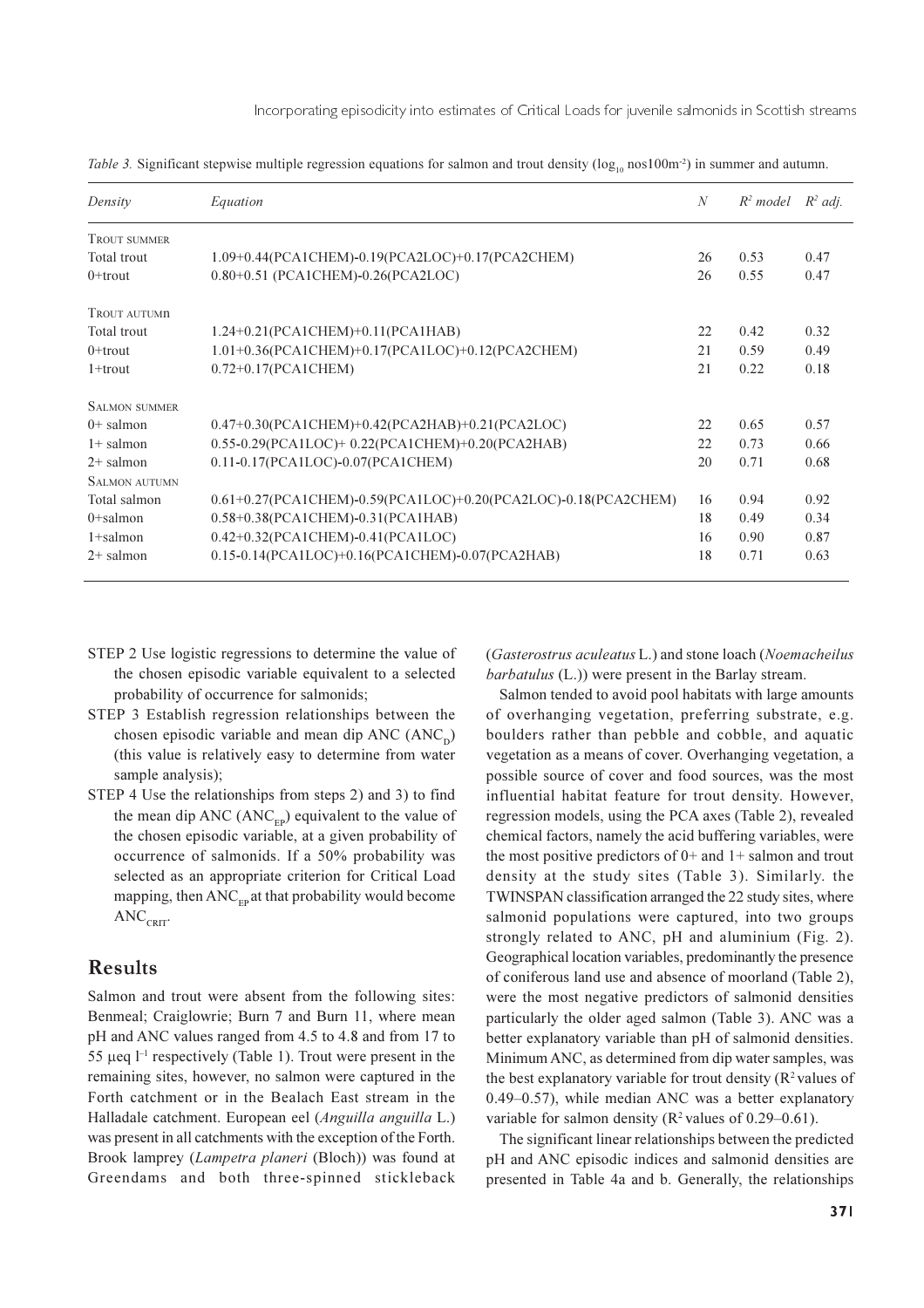

Fig. 2(a). TWINSPAN classification of salmonid densities captured in summer and the indicator species (minimum score required for classification is indicated in brackets)



Fig. 2(b). TWINSPAN classification of salmonid densities captured in autumn and the indicator species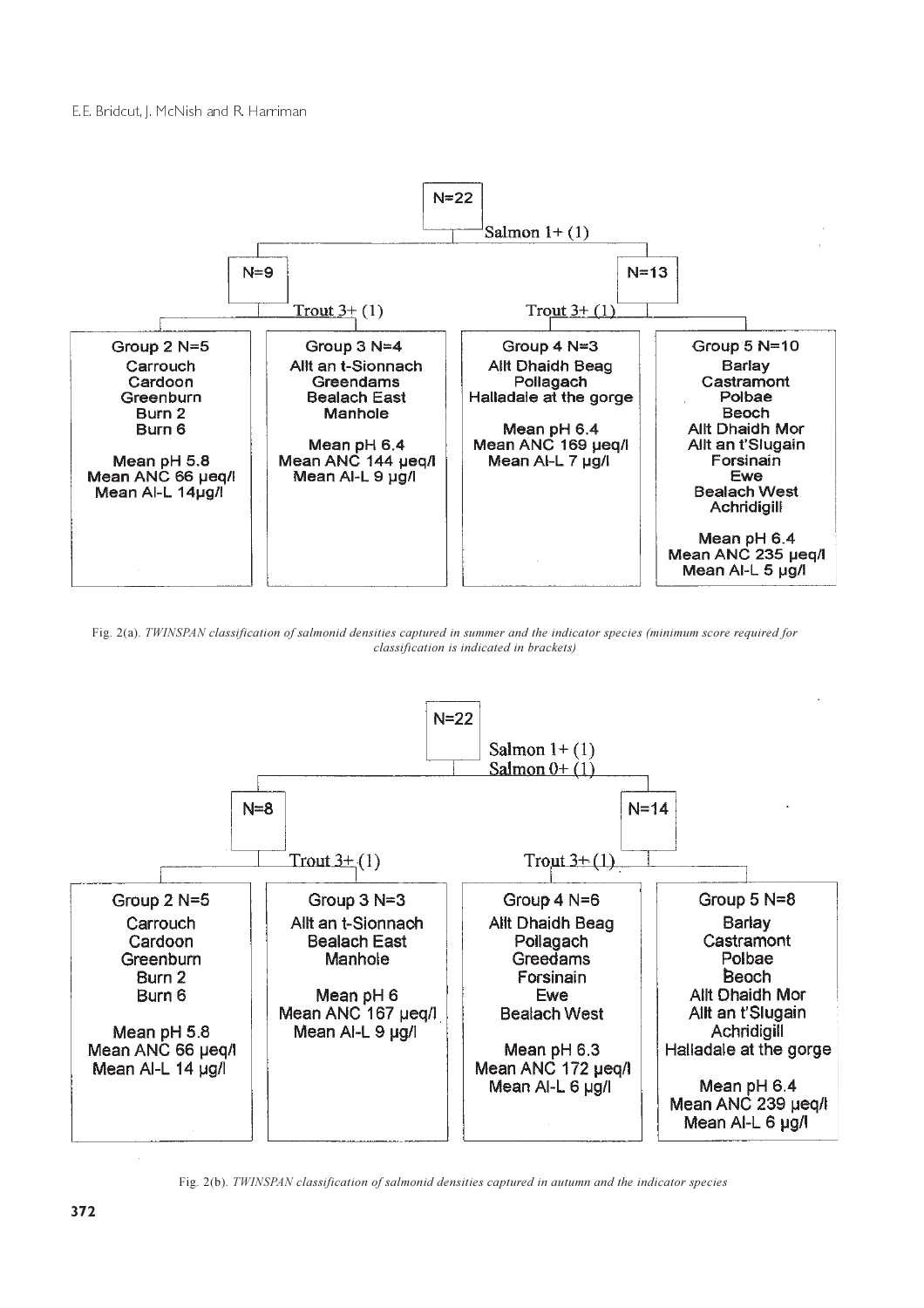Table 4a. Linear regressions between the predicted pH and ANC ( $\mu$ eq  $\uparrow$ <sup>1</sup>) values and salmonid density in summer (all variables are logged except pH, significant relationships are in bold,  $+/-$  indicates the slope of the line).

|                            | $0+$ Trout |                | <b>Total Trout</b> |                | $0+$ Salmon |                  | Total Salmon |                |
|----------------------------|------------|----------------|--------------------|----------------|-------------|------------------|--------------|----------------|
|                            | $R^2$      | $\overline{P}$ | $R^2$              | $\overline{P}$ | $R^2$       | $\boldsymbol{P}$ | $R^2$        | $\overline{P}$ |
| $\%$ time at pH $\leq$ 5.0 | $-0.44$    | 0.001          | $-0.60$            | 0.001          | $-0.11$     | 0.13             | $-0.28$      | 0.01           |
| % time at $pH \le 5.5$     | $-0.35$    | 0.001          | $-0.45$            | 0.001          | $-0.10$     | 0.16             | $-0.28$      | 0.01           |
| % time at $pH < 6.0$       | $-0.28$    | 0.006          | $-0.35$            | 0.001          | $-0.04$     | 0.40             | $-0.20$      | 0.04           |
| $\%$ time at ANC < 0       | $-0.37$    | 0.001          | $-0.53$            | 0.001          | $-0.12$     | 0.12             | $-0.24$      | 0.02           |
| $\%$ time at ANC $\leq$ 20 | $-0.48$    | 0.001          | $-0.52$            | 0.001          | $-0.29$     | 0.01             | $-0.38$      | 0.002          |
| $\%$ time at ANC $\leq 50$ | $-0.41$    | 0.001          | $-0.38$            | 0.001          | $-0.34$     | 0.004            | $-0.46$      | 0.001          |
| Modal pH                   | $+0.30$    | 0.004          | $+0.41$            | 0.001          | $+0.15$     | 0.08             | $+0.32$      | 0.01           |
| Modal ANC                  | $+0.31$    | 0.003          | $+0.33$            | 0.002          | $+0.20$     | 0.04             | $+0.27$      | 0.01           |
| Mean pH                    | $+0.42$    | 0.001          | $+0.53$            | 0.001          | $+0.10$     | 0.14             | $+0.28$      | 0.01           |
| Mean ANC                   | $+0.38$    | 0.001          | $+0.38$            | 0.001          | $+0.30$     | 0.01             | $+0.38$      | 0.002          |
| Min pH                     | $+0.39$    | 0.001          | $+0.44$            | 0.001          | $+0.04$     | 0.39             | $+0.16$      | 0.07           |
| Min ANC                    | $+0.51$    | 0.001          | $+0.40$            | 0.001          | $+0.16$     | 0.06             | $+0.19$      | 0.04           |
| Modal-Min pH               | $+0.001$   | 0.88           | $+0.02$            | 0.47           | $+0.10$     | 0.16             | $+0.11$      | 0.12           |
| Modal-Min ANC              | $+0.11$    | 0.10           | $+0.13$            | 0.08           | $+0.14$     | 0.08             | $+0.20$      | 0.03           |

Table 4b. Linear regressions between the predicted pH and ANC ( $\mu$ eq  $l^{-1}$ ) values and salmonid density in autumn (all variables are logged except pH, significant relationships are in bold, +/- indicates the slope of the line).

|                            | $0+$ Trout |                | <b>Total Trout</b> |                | $0+$ Salmon |                | Total Salmon |                |
|----------------------------|------------|----------------|--------------------|----------------|-------------|----------------|--------------|----------------|
|                            | $R^2$      | $\overline{P}$ | $R^2$              | $\overline{P}$ | $R^2$       | $\overline{P}$ | $R^2$        | $\overline{P}$ |
| % time at $pH < 5.0$       | $-0.45$    | 0.001          | $-0.61$            | 0.001          | $-0.26$     | 0.01           | $-0.41$      | 0.001          |
| % time at $pH \le 5.5$     | $-0.36$    | 0.001          | $-0.47$            | 0.001          | $-0.26$     | 0.02           | $-0.43$      | 0.001          |
| % time at $pH \le 6.0$     | $-0.30$    | 0.004          | $-0.37$            | 0.001          | $-0.19$     | 0.04           | $-0.38$      | 0.002          |
| $\%$ time at ANC $\leq 0$  | $-0.48$    | 0.001          | $-0.69$            | 0.001          | $-0.18$     | 0.06           | $-0.28$      | 0.01           |
| $\%$ time at ANC $\leq$ 20 | $-0.43$    | 0.001          | $-0.50$            | 0.001          | $-0.43$     | 0.001          | $-0.52$      | 0.0002         |
| $\%$ time at ANC $\leq 50$ | $-0.35$    | 0.002          | $-0.37$            | 0.001          | $-0.52$     | 0.001          | $-0.64$      | 0.001          |
| Modal pH                   | $+0.41$    | 0.001          | $+0.55$            | 0.001          | $+0.23$     | 0.02           | $+0.44$      | 0.001          |
| Modal ANC                  | $+0.32$    | 0.003          | $+0.41$            | 0.001          | $+0.22$     | 0.03           | $+0.41$      | 0.001          |
| Mean pH                    | $+0.46$    | 0.001          | $+0.58$            | 0.001          | $+0.23$     | 0.03           | $+0.47$      | 0.0004         |
| Mean ANC                   | $+0.37$    | 0.001          | $+0.43$            | 0.001          | $+0.33$     | 0.01           | $+0.57$      | 0.001          |
| Min pH                     | $+0.37$    | 0.001          | $+0.46$            | 0.001          | $+0.10$     | 0.16           | $+0.30$      | 0.01           |
| Min ANC                    | $+0.38$    | 0.001          | $+0.39$            | 0.001          | $+0.10$     | 0.15           | $+0.33$      | 0.005          |
| Modal-Min pH               | $+0.04$    | 0.34           | $+0.07$            | 0.19           | $+0.09$     | 0.18           | $+0.09$      | 0.18           |
| Modal-Min ANC              | $+0.15$    | 0.05           | $+0.20$            | 0.02           | $+0.15$     | 0.07           | $+0.30$      | 0.01           |

with the percent of time spent below ANC 0  $\mu$ eq  $l^{-1}$  produced the greatest amount of explanation for trout density whilst the relationship with the percent of time spent below ANC 50 µeq  $l^{-1}$  produced the greatest degree of explanation for salmon density. The episodic indicator, percent of time below ANC 0  $\mu$ eq  $l^{-1}$ , was therefore used as the episodic variable to determine an ANC<sub>EP</sub> value for brown trout, the indicator species, as described in steps  $1-4$  above. ANC<sub>FP</sub> values were calculated for a range of probabilities of occurrence as outlined in Table 5 and varied from 74  $\mu$ eq  $l^{-1}$ , to ensure a 95% probability of trout occurrence, to 30  $\mu$ eq  $l^{-1}$ , giving a 25% probability of occurrence. A 50% probability was chosen for CL and CL<sub>EX</sub> calculations, which corresponded to an ANC<sub>ED</sub> value of 39 µeq  $l^{-1}$ . Linear regressions between the percent of time below ANC 0  $\mu$ eq  $l^{-1}$  and trout density explained approximately 60% of the variation  $(R^2 \text{ values})$ ranging from  $0.69-0.53$ ). This compared with less than  $50\%$ of the variation ( $\mathbb{R}^2$  values ranging from 0.50–0.43) being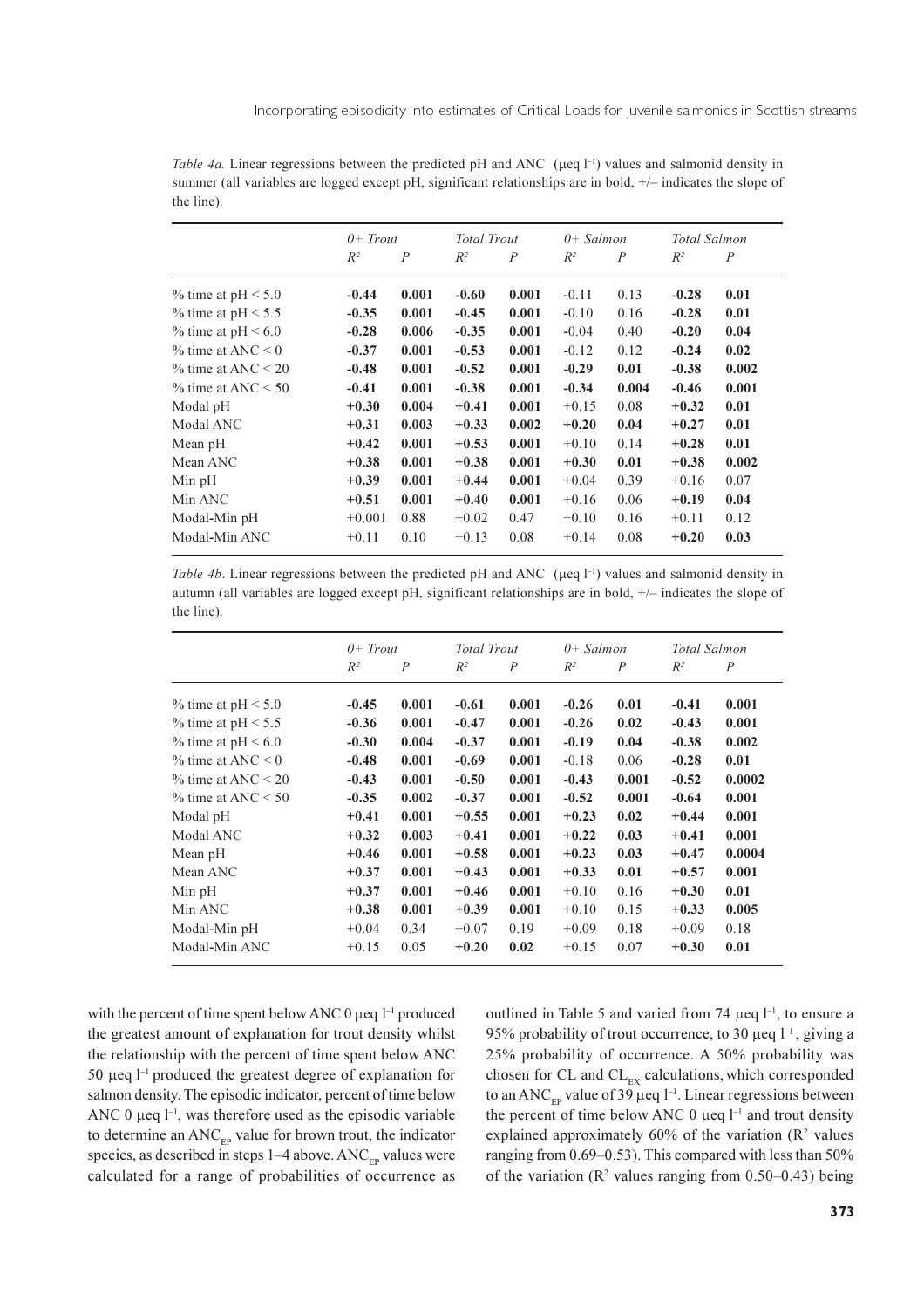Table 5. Mean dip ANC values (µeql<sup>-1</sup>) corresponding to 95, 90, 80, 50 and 25 % probability occurrence of total trout and total salmon in summer and autumn (ANC<sub>FP</sub> = mean dip ANC value derived using the episodic variable, % time < ANC threshold, ANC<sub>p</sub>= mean dip ANC valued derived directly from the ANC dip samples. R<sup>2</sup> and associated P values (in brackets directly below) refer to the linear regression equation between the salmonid densities and % time < ANC threshold or ANC<sub>p</sub>  $\zeta^2$  and associated P values (in brackets directly below) refer to the logistic regression equation between salmonid occurrence and the % time < ANC threshold or ANC<sub>n</sub>)

|               | TOTAL TROUT IN SUMMER<br>Mean dip $\text{ANC}$ + episodic data | Mean dip ANC                                                |                                                                   | TOTAL TROUT IN AUTUMN<br>Mean dip $\text{ANC}$ + episodic data<br>% time $\text{ANC} \leq 0$<br>$ANC_{\scriptscriptstyle FP}$ |                                                                |  |
|---------------|----------------------------------------------------------------|-------------------------------------------------------------|-------------------------------------------------------------------|-------------------------------------------------------------------------------------------------------------------------------|----------------------------------------------------------------|--|
| % probability | % time $\text{ANC} \leq 0$                                     | ANC <sub>n</sub><br>$ANC_{\scriptscriptstyle FP}$           |                                                                   |                                                                                                                               |                                                                |  |
|               | $R^2=0.53$<br>$(P=0.00002)$<br>$\chi = 16.92$<br>$(P=0.00004)$ | $R^2=0.43$<br>$(P=0.0003)$<br>$\chi = 10.89$<br>$(P=0.001)$ | $R^2=0.69$<br>$(P=0.000001)$<br>$\gamma = 16.92$<br>$(P=0.00004)$ |                                                                                                                               | $R^2 = 0.50$<br>$(P=0.00005)$<br>$\chi = 10.89$<br>$(P=0.001)$ |  |
| 95            | 2.22<br>74                                                     | 79                                                          | 2.22                                                              | 74                                                                                                                            | 79                                                             |  |
| 90            | 63<br>3.35                                                     | 63                                                          | 3.35                                                              | 63                                                                                                                            | 63                                                             |  |
| 80            | 5.04<br>53                                                     | 49                                                          | 5.04                                                              | 53                                                                                                                            | 49                                                             |  |
| 50            | 39<br>9.55                                                     | 32                                                          | 9.55                                                              | 39                                                                                                                            | 32                                                             |  |
| 25            | 15.43<br>30                                                    | 23                                                          | 15.43                                                             | 30                                                                                                                            | 23                                                             |  |

explained by the relationship between trout density and mean dip  $\text{ANC}_p$  (Table 5).

Mean CL values were calculated from the dip water sample data at each of the 26 study sites using the episodically revised ANC<sub>CRIT</sub> value of 39 µeq  $l^{-1}$  and the original 0  $\mu$ eq l<sup>-1</sup> ANC<sub>CRIT</sub> values. A comparison was then made between the two  $CL_{EX}$  values, as an indicator of biological damage and the actual trout status at all sites. Two levels of trout status were used. The first was a presence/ absence classification and the second a sustainable classification, defined as the presence of at least one underyearling and one yearling trout per 100m<sup>2</sup>. This sustainable classification provides evidence for potential spawning and recruitment, life stages most vulnerable to acidification. A higher percentage (92% for presence/ absence status and 88% for sustainable status) of matches between trout status and the  $CL_{\text{ex}}$  values was obtained when an ANC<sub>CRIT</sub> value of 39 µeq  $l^{-1}$  was used in the CL equation. This was compared to the lower percentage (85% for presence/absence status and 81% for sustainable status) of matches when an ANC<sub>CRIT</sub> value of 0 µeq  $l^{-1}$  was used.

## Discussion

Water chemistry, particularly the acid-base variables, was the primary influential factor on the density and status of salmonid populations as was concluded similarly by Hesthagen et al. (1999) for brown trout populations in Norwegian streams. Land use, particularly the presence/ absence of coniferous/moorland was a secondary influential

factor and habitat variables such as water flow, substrate and cover were also influential to a certain degree.

The choice of ANC or pH, as a reflection of the acid-base status, has given rise to some debate (Ormerod, 1995). Harriman et al. (1990b) suggested that the critical point for trout viability was when the frequency of pH <5.5 exceeded about 30% of the time but they did not evaluate the use of ANC. In this study, ANC explained more variance in brown trout density than pH and was, therefore, considered a suitable biological surrogate for the chosen indicator species, brown trout, in Scottish streams.

These results indicate that, by incorporating some measure of episodicity, an ANC<sub>CRIT</sub> value of 39 µeq  $l^{-1}$ , based on a 50% probability of the occurrence of brown trout in streams, would be a more suitable biological surrogate to be incorporated into the CL equation. This higher ANC<sub>CRIT</sub> value also improved the relationship between trout status and  $CL_{\text{ex}}$ . This was largely as a result of the coniferous sites providing a better match between trout status and the revised  $CL_{EX}$  value.

Henriksen et al. (1995) suggested a variable  $\text{ANC}_{\text{corr}}$  as a function of the acidifying deposition to the lake, nearing  $\alpha$  µeql<sup>-1</sup> at low deposition and increasing to higher values at higher deposition. As aluminium is known to be toxic to aquatic organisms (Muniz and Leivistad, 1980), McCartney *et al.* (2003) suggested a variable ANC<sub>CRIT</sub> between 0 µeq  $l^{-1}$ and  $40\mu$ eq  $l^{-1}$ , as a function of the AL-L concentration and the extent to which DOC will reduce the potential toxicity of AL-L. Their proposed range of ANC<sub>CRIT</sub> values for brown trout streams are: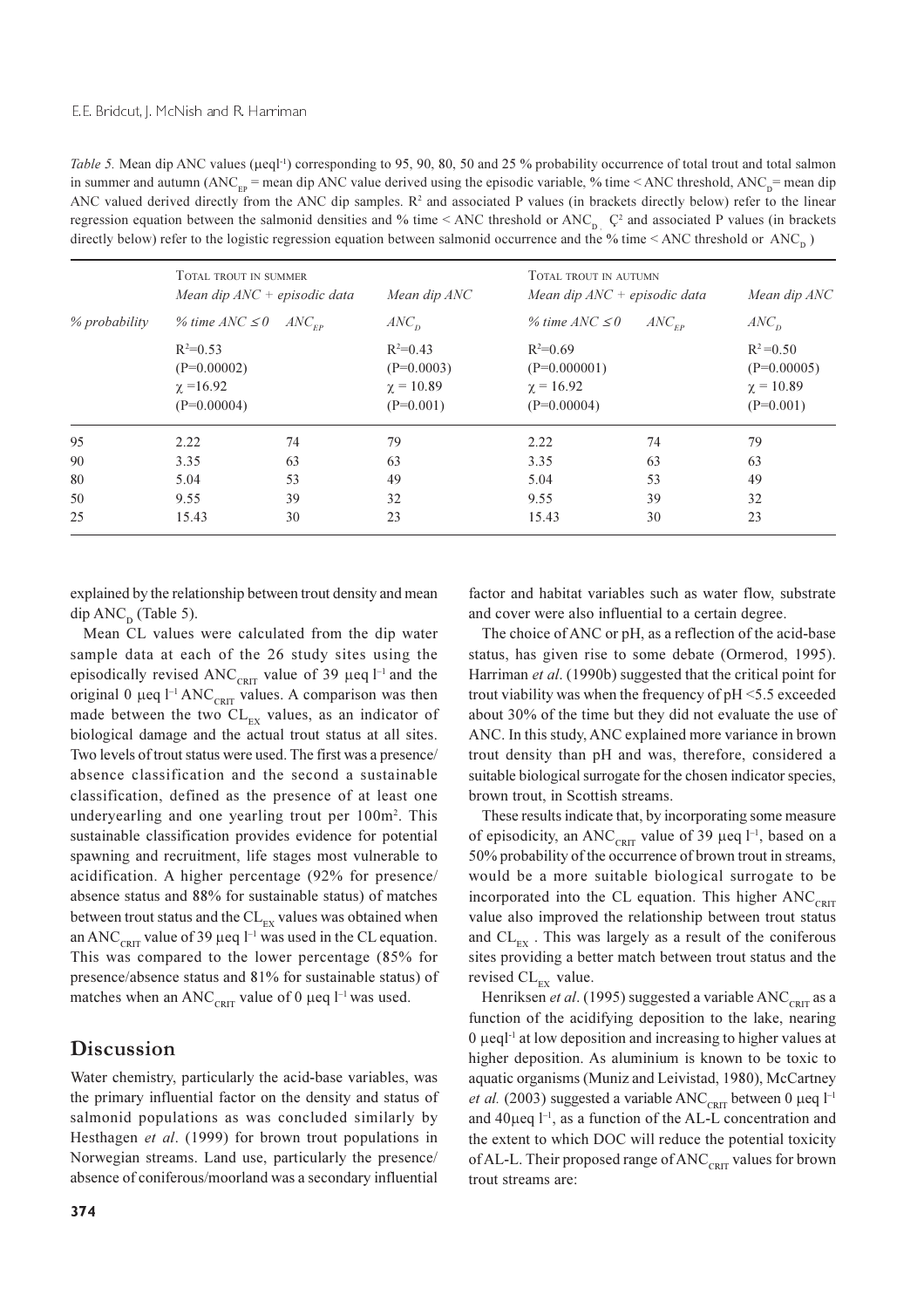ANC<sub>CRIT</sub> = 10  $\mu$ eq l<sup>-1</sup> at < 30  $\mu$ g l<sup>-1</sup> Al-L; ANC<sub>CRIT</sub> = 25 µeq l<sup>-1</sup> at 30-100 µg l<sup>-1</sup> Al-L; ANC<sub>CRIT</sub> = 40 µeq l<sup>-1</sup> at > 100 µg l<sup>-1</sup> Al-L.

Five of the study sites (CHF, BLF, CEF, B7F and B11F) had mean Al-L concentrations between 30 and 100  $\mu$ g l<sup>-1</sup> (Table 1), which, according to the proposed ANC<sub>CRIT</sub> ranges above, necessitated using an ANC<sub>CRIT</sub> value of 25 µeq  $l^{-1}$  to ensure trout survival at these sites. Four of these sites (BLF, CEF, B7F and B11F) had no match between the  $CL_{\text{rv}}$  value, using an ANC<sub>CRIT</sub> value of 0 µeq  $l^{-1}$ , and brown trout status ie brown trout were neither present or sustainable but the CL was not exceeded. However, using the episodically revised ANC<sub>CRIT</sub> value of 39 µeq  $l^{-1}$ , a match between CL<sub>EX</sub> and brown trout status at CEF, B7F and B11F was obtained. All five sites were located within forested catchments reflecting the higher Al-L concentrations often associated with afforestation and the necessity for higher  $\text{ANC}_{\text{corr}}$ values to sustain trout populations in such vulnerable locations.

The CL concept was originally designed to provide the most cost effective and scientifically based method of targeting emission reductions of sulphur (and later nitrogen). It is also recognised to be a relatively blunt tool for addressing site-specific issues because any selected ANC value can represent a diverse mix of biologically important components, such as acidity, Al-L (negative impact) and DOC (positive impact). A reduction in the non-marine sulphate, H<sup>+</sup> and Al-L concentrations in Scottish streams has been observed by Harriman et al. (2001), who also concluded that biological recovery, evident from data in some lochs, is not readily apparent from stream data probably due to their more episodic nature. Despite the strong evidence for chemical recovery, most CL models have no means of predicting the time scale of biological recovery. As ANC increases in streams and lochs, the probability of occurrence of viable trout populations will increase. However, if a move towards a more precautionary approach is contemplated, to satisfy sustainability or conservation requirements, then a higher  $\text{ANC}_{\text{CRIT}}$  value may be necessary, resulting in more stringent requirements for emission reductions. The use of an episodically modified ANC<sub>CRIT</sub> value of 39  $\mu$ eq  $l^{-1}$  should, therefore, protect brown trout populations in streams at a sustainable level at sites where CLs are not exceeded. In conclusion, it must be stressed that these data were derived from studies at 26 stream sites only and that the uncertainties may increase if biologically important components such as DOC and Al-L have greater variability on a regional or national basis.

## Acknowledgements

The authors are grateful to NERC who partly funded this project and to all their FL colleagues for their valued contributions both int he field and laboratory.

#### References

- Bain, M.B., Finn, J.T. and Booke, H.E., 1985. Quantifying stream substrate for habitat analysis studies. N. Amer. J. Fisheries Manage., 5, 499-506.
- Brewin, P.A., Chaud, F., Masters, Z., Rothfritz, H. and Ormerod, S.J., 1998. Invertebrate biology: towards MEDUSA (models of ecosystem dynamics under stream acidification). ENSIS Publishing, London, UK. 29pp.
- Bridcut, E.E., 2000 A study of terrestrial and aerial macroinvertebrates on river banks and their contribution to drifting fauna and salmonid diets in a Scottish catchment. Hydrobiologia, 427, 83-100
- Cantrell, K.J., Serkiz, S.M. and Perdue, E.M., 1990. Evaluation of acid neutralizing capacity data for solutions containing natural organic acids. Geochim. Cosmochim. Acta, 54, 1247-1254.
- Friberg, N., Rebsdorf, A. and Larsen, S.E., 1998. Effects of afforestation on acidity and invertebrates in Danish streams and implications for freshwater communities in Denmark. Water Air Soil Pollut., 101, 235-256.
- Gibson, R.J., Stansbury, D.E., Whalen, R.R. and Hillier, K.G. 1993. Relative habitat use, and inter-specific and intra-specific competition of brook trout (Salvelinus fontinalis) and juvenile Atlantic salmon (Salmo salar) in some Newfoundland rivers. In: Production of juvenile Atlantic salmon, Salmo salar, in natural waters, R.J. Gibson and R.E. Cutting (Eds.). Can. Spec. Publ. Fisheries Aquat. Sci., 118, 53-69.
- Harriman, R.and Morrison, B.R.S., 1982. Ecology of streams draining forested and nonforested catchmnets in an area of central Scotland subject to acid precipitation. Hydrobiologia, 88, 251-263.
- Harriman, R. and Christie, A.E.G., 1993. Evaluation of the steadystate water chemistry method for surface waters. In: Critical loads: concept and applications, M. Hornung and R.A. Skeffington (Eds.). Institute of Terrestrial Ecology, UK. 103-108.
- Harriman, R. and Taylor, E.M., 1999. Acid neutralising capacity  $(ANC)$  and alkalinity  $(ALK)$ : Concepts and measurement. SNIFFER Report SR(99)06F. 14pp.Harriman, R., Morrison, B.R.S., Caines, L.A., Collen, P. and Watt, A.W., 1987. Longterm changes in fish populations of acid streams in Galloway, South-West Scotland. Water Air. Soil. Pollut., 32, 89-112.
- Harriman, R., Gillespie, E., King, D., Watt, A.W., Christie, A.E.G., Cowan, A.A. and Edwards, T., 1990a. Short-term ionic responses as indicators of hydrochemical processes in the Allt a Mharcaidh catchment, western Cairngorms, Scotland. J. Hydrol., 116, 267– 285.
- Harriman, R., Gillespie, E. and Morrison, B.R.S., 1990b. Factors affecting fish survival in Scottish catchments. In: The Surface Waters Acidification Programme, B.J. Mason (Ed.) Cambridge University Press, UK. 343-355.
- Harriman, R., Watt, A.W., Christie, A.E.G., Collen, P., Moore, D.W., McCartney, A.G., Taylor, E.M. and Watson, J., 2001. Interpretation of trends in acidic deposition and surface water chemistry in Scotland during the past three decades. Hydrol. Earth Syst. Sci., 5, 407-420.